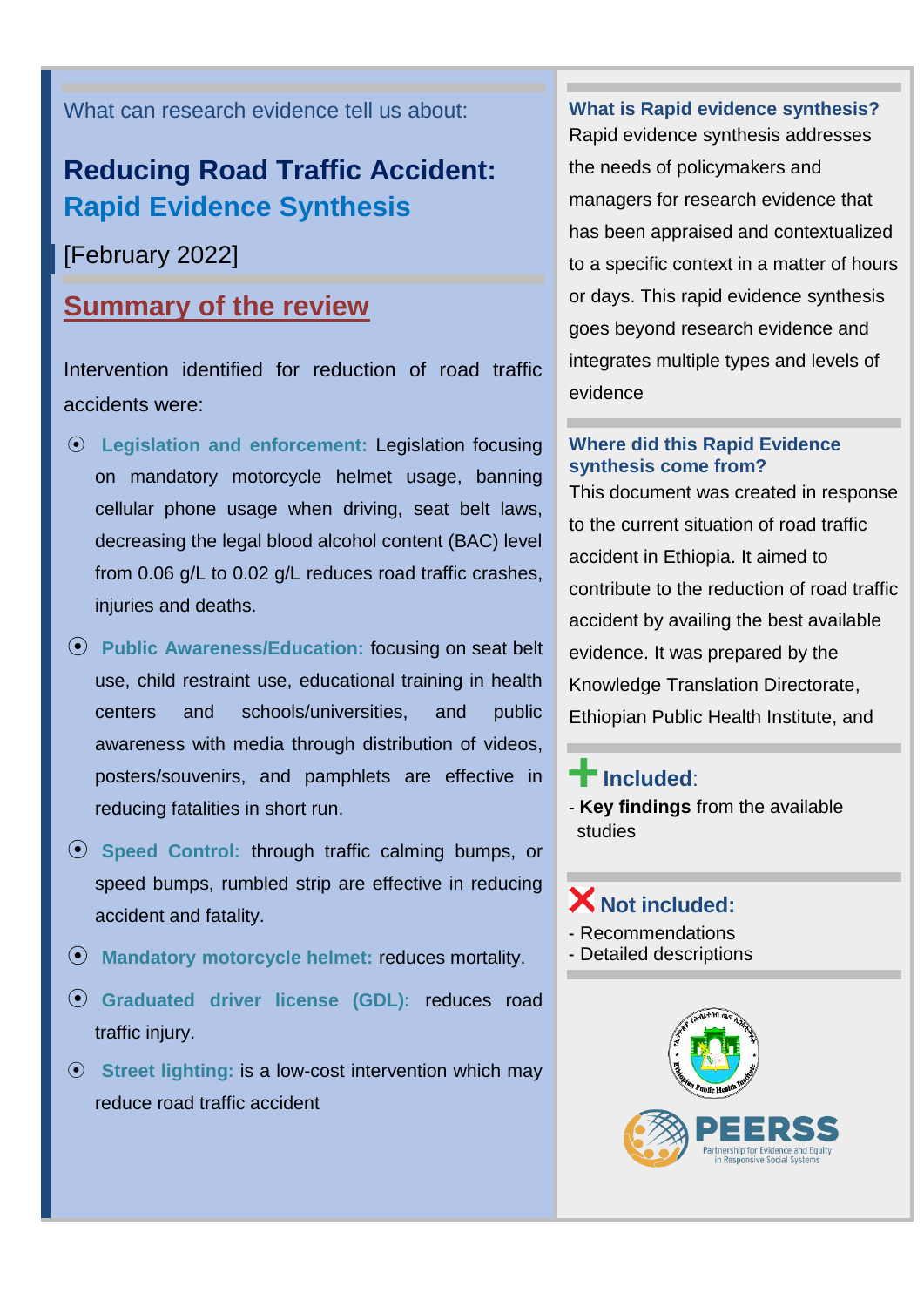# **Background**

The number of roads traffic death remains unacceptably high. Global estimate shows that about 1.35 million people die from preventable accident and 50 million are injured by road traffic accident every year. Road traffic accident is the  $8<sup>th</sup>$  leading cause of death among people of all ages while it is the leading cause of death for age group of 5-29 years. This disastrous problem is worsening with the increasing number of vehicles. It is estimated that road traffic accident will be a cause for 13 million deaths and 500 million injuries in the coming ten years globally (WHO, 2018, WHO, 2021). The rate, scale and other impact of the problem is even worse in low and middle-income countries which makes road safety development a priority in these countries. Even though there is limited number of registered vehicles in developing countries, more than 90 percent of the world"s road death happens in these countries. The rate of death in low-income countries is more than 3 times higher compare to the high-income countries. The rate of road traffic death is highest in Africa (26.6/100,000 people) followed by South-East Asia (20.7/100,000 people). It was also estimated that, road traffic accident incurs a total cost of one to three percent of the total Gross National Product (GNP) (WHO, 2018, WHO, 2021; Raffo and Bliss, 2020).

#### **How this Rapid Evidence synthesis was prepared?**

The methods used to prepare in this rapid evidence review were adapted from the SURE Rapid Response Service.

[www.evipnet.org/sure/rr/metho](http://www.evipnet.org/sure/rr/methods) [ds](http://www.evipnet.org/sure/rr/methods)

In this review, we have searched for relevant evidence related to reduction of road traffic accident in Low and Middle income countries.

The evidence in this summary comes from systematic reviews and other studies.

It was prepared based on structured searches of the literature and selected evidencebased healthcare databases (PubMed, the Cochrane Library, TRANSPORT, Health system evidence, Epistemonikos and SUPPORT summary).

Reports indicated that, worsening trend of road traffic injury (RTI) was observed in two (Africa and Asia) of the six WHO regions. Financial losses in LMICs due to RTIs are also estimated to be US\$100 billion/year. RTI victims are not able to participate in economic activities where RTI consequently put households into poverty, for crash survivors and their families strive to cope with the event and long term effect of the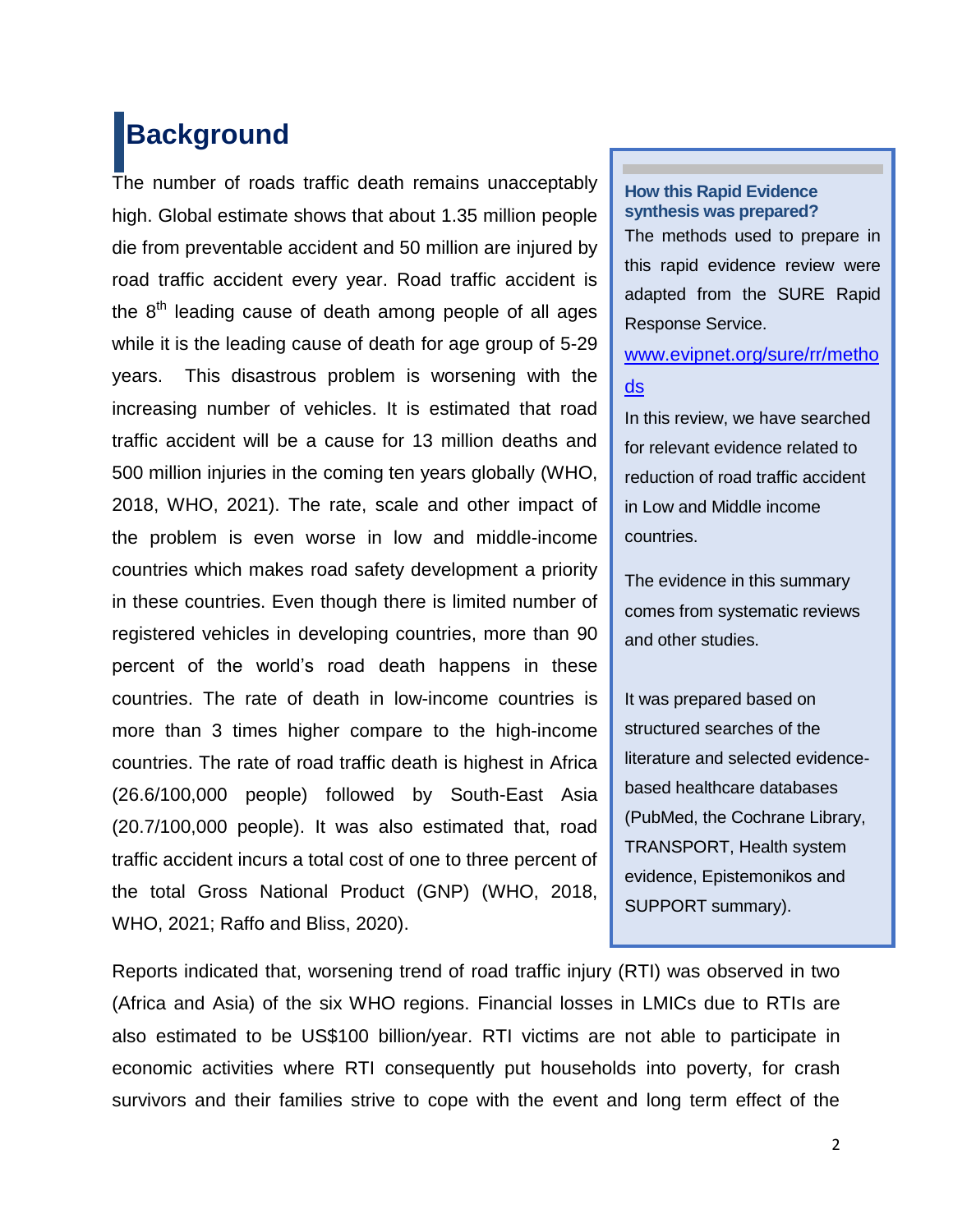event limit the activity of the victim. On the other hand RTI affects the young age group which are usually the most productive part of the society (Global Road Safety Facility., 2012; WHO, 2018).

In response to the problem, the United Nations Decade of Action for Road Safety 2011- 2020 sets an ambitious goal. The goal was to reduce the estimated level of traffic fatalities in low and middle-income countries by half in the year 2020. This was expected to prevent about 5 million lives, avert 50 million serious injuries and provide an economic benefit of more than US\$3 trillion (UNITED NATIONS, 2016; Raffo and Bliss, 2020). The a Second Decade of Action for Road Safety 2021–2030 stressed the same plan as the previous plan of reducing death and injuries resulting from road traffic accidents by 50% in this decade (WHO, 2021).

Middle and high-income countries made more progress in reducing the number of road traffic deaths than low-income countries. Between the years 2013 and 2016, no decrement in the total number of road traffic death was observed in any low-income country (WHO, 2018). The problem remained unchanged globally in the past 20 years in both relative and absolute terms too (WHO, 2021).

# **The objective of the review:**

The objective of this review is to summarize the best available evidence on intervention that can reduce road traffic injury.

## **Methods**

A rapid evidence synthesis approach adapted from the SURE Rapid Response Service was applied to search, appraise and summarize the best available evidence on effective intervention in reducing road traffic injury. To answer the question under review we searched for relevant studies from databases including PubMed, the Cochrane Library, TRANSPORT, Health system evidence, Epistemonikos and SUPPORT summary. The following key terms were used for searching: Road traffic accident, RTA, Injury, Reduc\*, Prevent\*, Minimiz\*, "Low and middle income country", LMIC.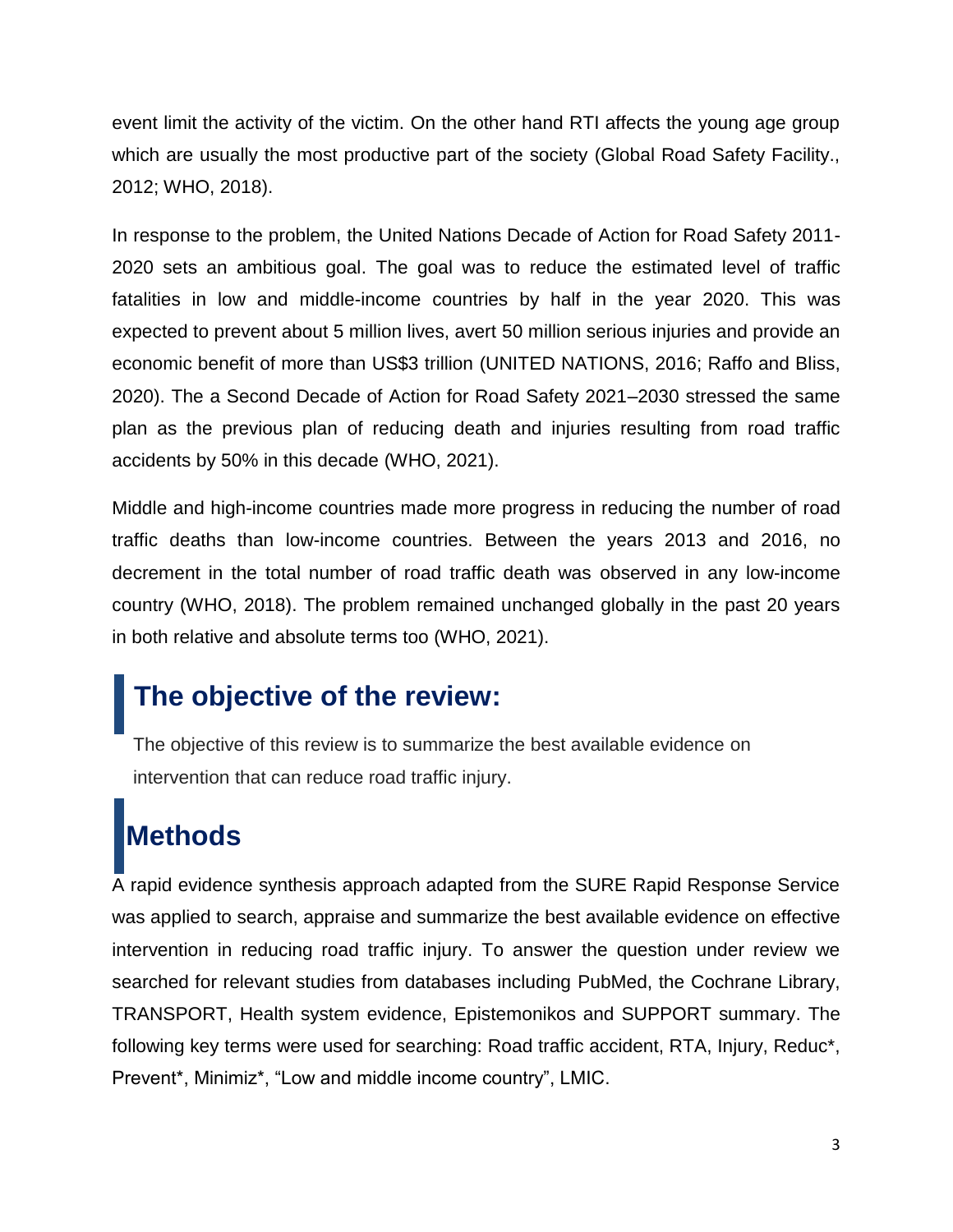We found 18 articles through search of different data bases mentioned above. After screening for the titles and abstracts of the articles, four of them which satisfy the inclusion criteria were included in the final review (Beyer and Ker, 2009; Salam *et al.*, 2016; Staton *et al.*, 2016; Lepard *et al.*, 2021).

#### **Inclusion and exclusion criteria**

All systematic reviews conducted on road traffic accidents in low and middle-income countries were included for this review. The included studies were filtered for the English language. The last search was made on Dec 08, 2021, with no date restriction. News, letters, editorials, reports, communications, comments, and correspondence were not included.

# **Review findings**

We searched for relevant studies on different databases to answer the objectives under review. Based on our search, we identified systematic review, meta-summary, metaanalysis and review. Then we appraised and graded the methodological quality of systematic reviews that are deemed to be highly relevant using AMSTAR 2.

#### **Evidence on interventions to reduce road traffic accident (RTA)**

We found four eligible evidence that discuss reducing road traffic accident (RTA) specifically from low and middle income countries. All the identified studies were systematic reviews. The identified interventions to reduce road traffic accident were Legislation and enforcement, Public Awareness/Education, Speed Control/ rumble strips, Road Improvement, Mandatory motorcycle helmet, graduated driver license (GDL), and Street lighting (Beyer and Ker, 2009; Salam et al., 2016; Staton et al., 2016; Lepard et al., 2021). The summary of the findings related to interventions to reduce road traffic accident (RTA) is found in table 1.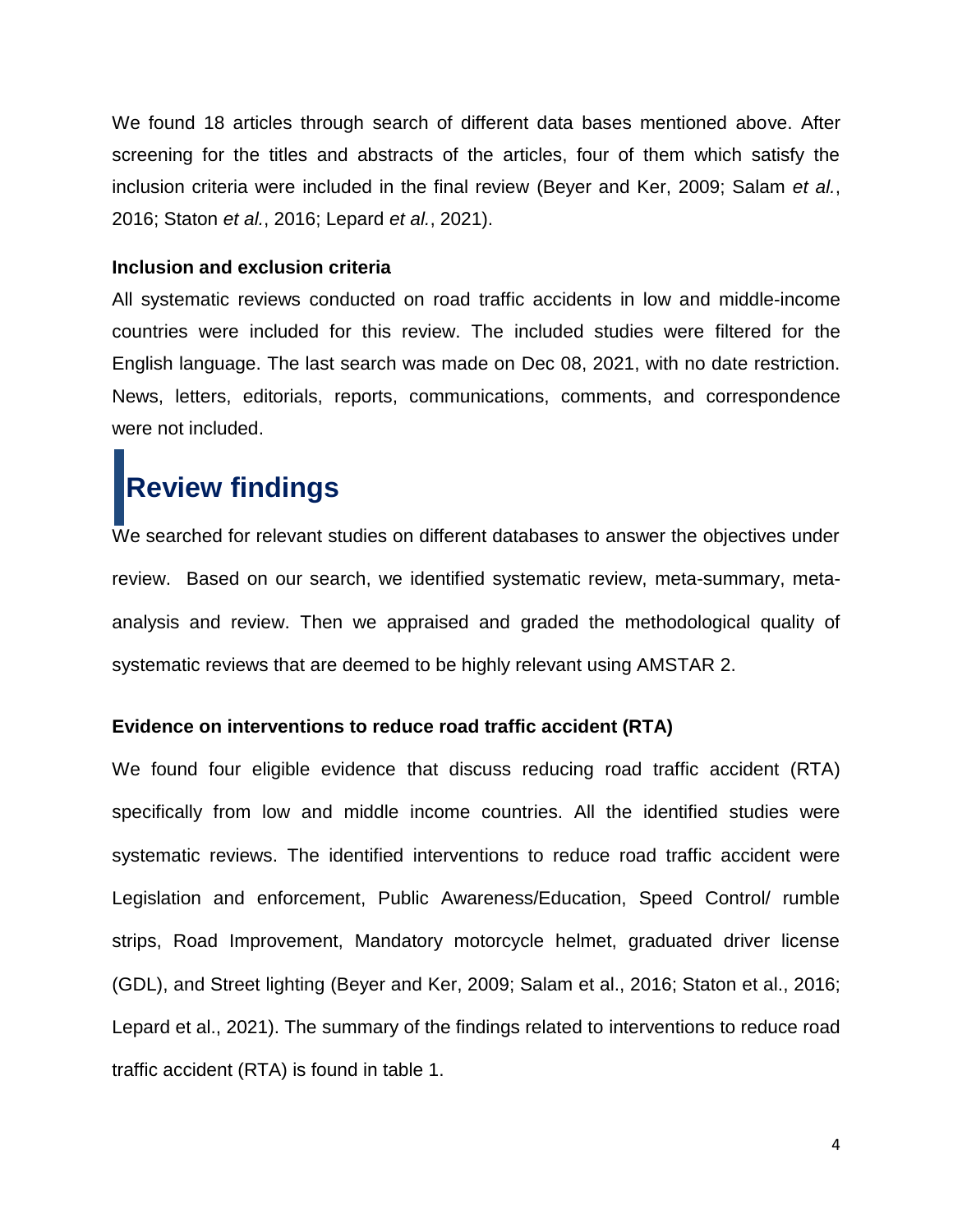#### **1. Legislation and Enforcement**

Legislation interventions reduced road traffic crashes, injuries and deaths with the best results in the setting of good enforcement initiatives.Legislation focusing on mandatory motorcycle helmet usage, banning cellular phone usage when driving, seat belt laws, decreasing the legal blood alcohol content (BAC) level from 0.06 g/L to 0.02 g/L (Staton *et al.*, 2016).

#### **2. Public Awareness/Education**

A significant reduction in fatalities appeared immediately following enactment public awareness campaigns with non-significant decreases over time. Public awareness focusing on seat belt use, child restraint use, educational training in health centers and schools/universities, and public awareness with media through distribution of videos, posters/souvenirs, and pamphlets are highlighted (Staton *et al.*, 2016).

#### **3. Speed Control**

Public awareness and speed control interventions alone appeared to have no significant effects on reducing road traffic injuries or fatalities. But when these are combined with other approach, they were shown to be more effective at significantly reducing road traffic fatalities and injuries over time. Means of speed control includes traffic calming bumps, or speed bumps, rumbled strip (Staton *et al.*, 2016).

#### **4. Road Improvement**

Because speed control is crucial to crash and injury prevention, road improvement interventions should consider how the impact of improved roads will affect speeds and traffic flow. In LMICs where enforcement and resources are limited, rumble strips could be effective at reducing road traffic crashes and fatalities through speed control (Staton *et al.*, 2016).

### **5. Street Lighting**

Street lighting is a low-cost intervention which may reduce road traffic accident. Street lighting improves a driver's visual capabilities and ability to detect roadway hazards. It is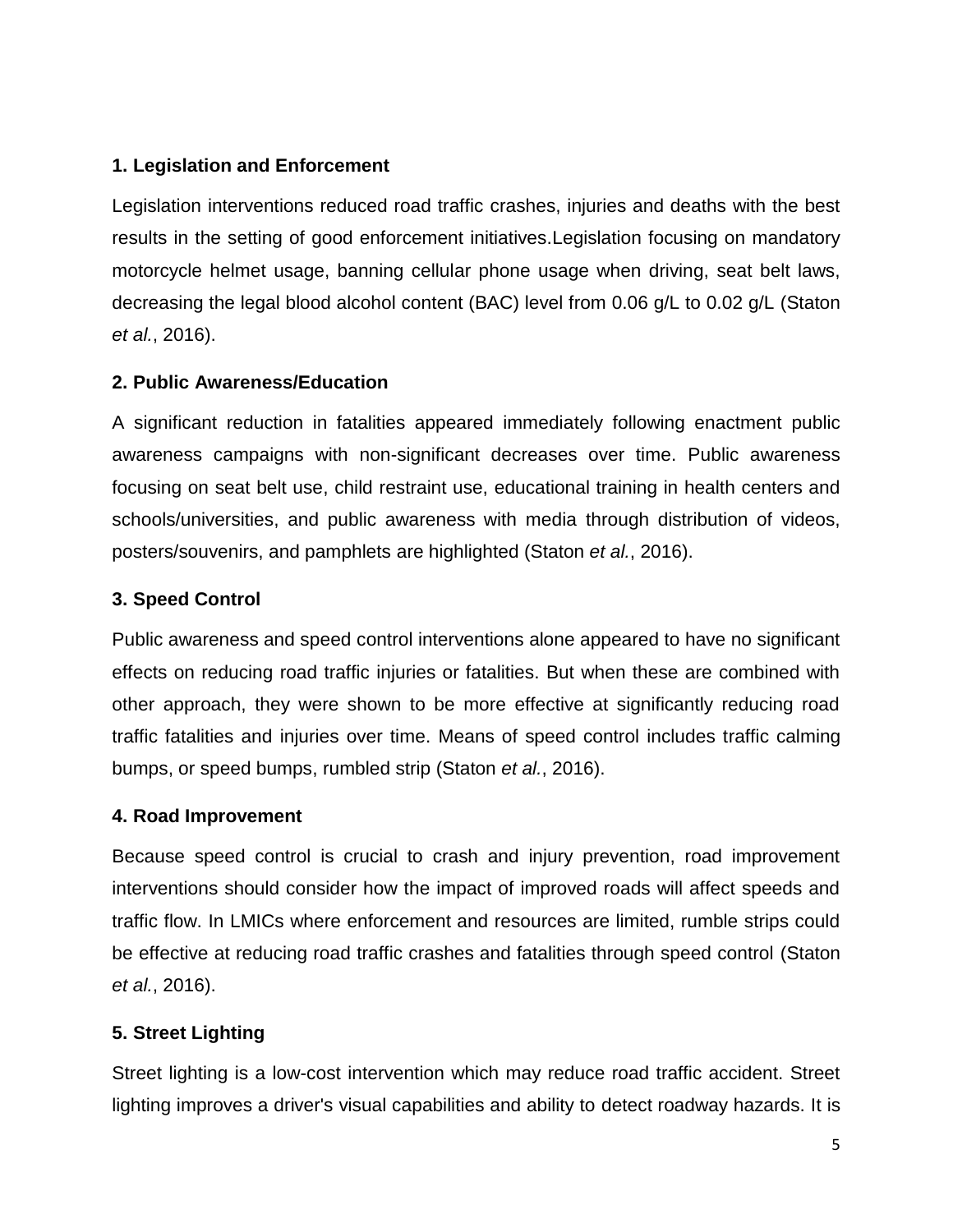also argued that street lighting may have an adverse effect on road safety where drivers may 'feel' safer because lighting gives them improved visibility which could result in increasing speed and reducing concentration. This is important to low and middleincome countries where the installation of suitable lighting systems is less common than in high-income countries (Beyer and Ker, 2009).

### **6. Graduate Driver License (GDL)**

Graduate driver license (GDL) reduce road traffic injury by 19%. GDL included two licensing levels of restrictions on teens' driving before they are eligible to drive without restrictions. The first level is a learner license that allows teens to gain driving experience under the supervision of a fully licensed driver (i.e., a parent or parentdesignated adult). The second level is an intermediate license that allows teens who have gained experience driving with a learner license to drive independently but with restrictions that limit their exposure to the highest risk driving conditions (i.e., at night and with young passengers) (Salam *et al.*, 2016).

### **7. Mandatory Motorcycle Helmet Use**

Enactment of helmet legislation for motorcycle users is associated with 29% reduction of fatalities (Lepard et al., 2021).

| <b>Studies</b>                                                             | <b>Findings</b>                                                                                                                                                        | <b>of</b><br>Type | Quality        |
|----------------------------------------------------------------------------|------------------------------------------------------------------------------------------------------------------------------------------------------------------------|-------------------|----------------|
|                                                                            |                                                                                                                                                                        | document          | οf<br>the      |
|                                                                            |                                                                                                                                                                        |                   | evidence       |
| Road Traffic                                                               | Legislation interventions reduced road<br>➤                                                                                                                            | A Systematic      |                |
| <b>Injury Prevention</b>                                                   | traffic crashes, injuries and deaths with                                                                                                                              | Review and        |                |
| Initiatives: A                                                             | the best results in the setting of good                                                                                                                                | Meta-             |                |
| Systematic                                                                 | enforcement initiatives.                                                                                                                                               | summary           |                |
| <b>Review and Meta</b><br>summary of<br>Effectiveness in<br>Low and Middle | Legislation as well as education and<br>public<br>awareness<br>campaigns,<br>a<br>in<br>significant<br>reduction<br>fatalities<br>appeared<br>immediately<br>following |                   | Low<br>Quality |

| Table 1: Summary findings of interventions reducing road traffic accident (RTA), |  |
|----------------------------------------------------------------------------------|--|
| Feb, 2022.                                                                       |  |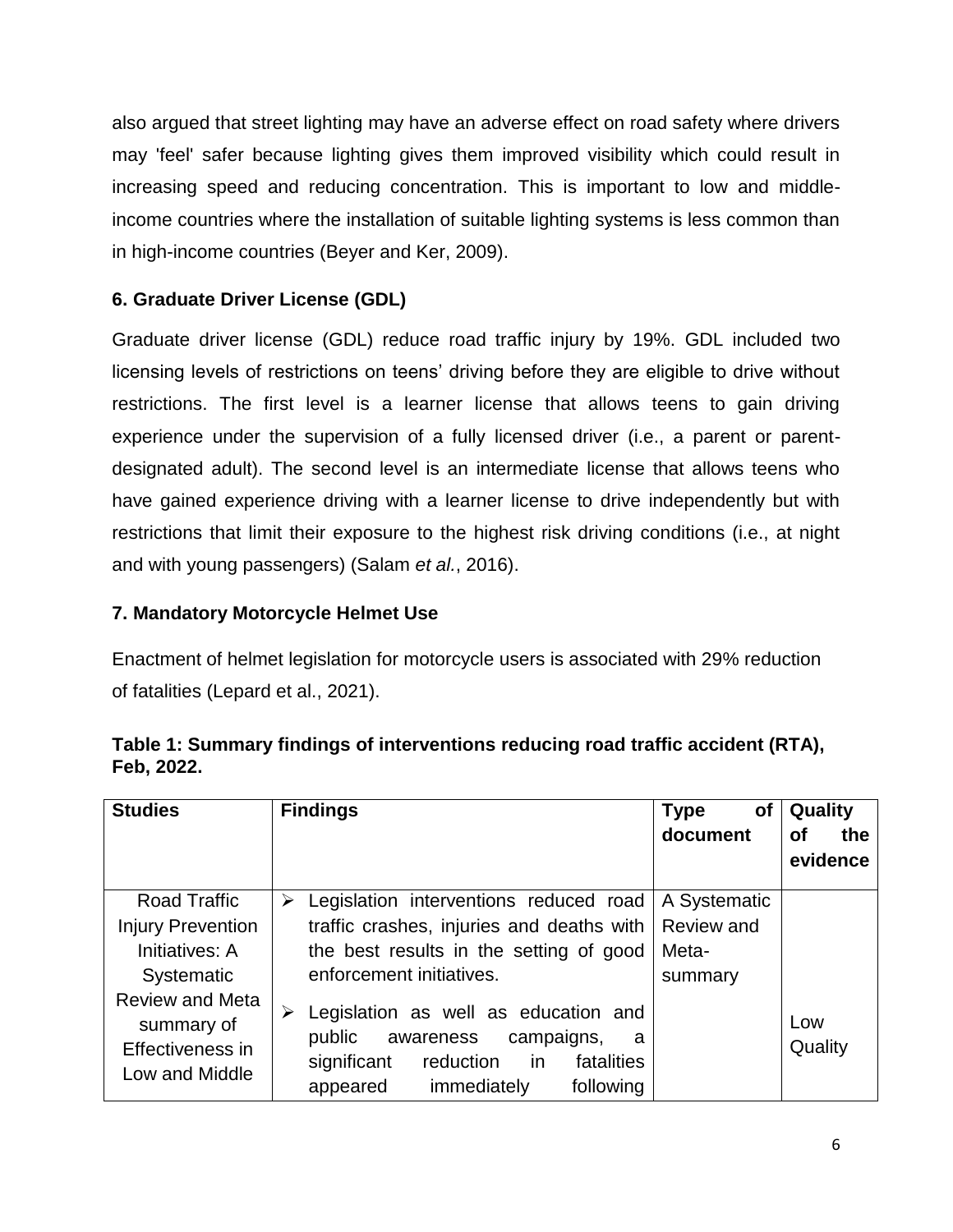| <b>Income Countries</b><br>(Staton C., et al,<br>2016)                         | non-significant<br>with<br>enactment<br>decreases over time.<br>Public awareness and speed control<br>$\blacktriangleright$<br>interventions alone appeared to have no<br>significant effects on reducing road<br>traffic injuries or fatalities. But when<br>combined<br>other<br>these<br>with<br>are<br>approach, they were shown to be more<br>effective at significantly reducing road<br>traffic fatalities and injuries over time.<br>$\triangleright$ Road improvement interventions should<br>consider how the impact of improved |                                                 |                |
|--------------------------------------------------------------------------------|--------------------------------------------------------------------------------------------------------------------------------------------------------------------------------------------------------------------------------------------------------------------------------------------------------------------------------------------------------------------------------------------------------------------------------------------------------------------------------------------------------------------------------------------|-------------------------------------------------|----------------|
|                                                                                | roads will affect speeds and traffic flow.<br>In LMICs where enforcement and<br>resources are limited, rumble strips<br>could be effective at reducing road<br>traffic crashes and fatalities through<br>speed control.                                                                                                                                                                                                                                                                                                                    |                                                 |                |
| Differences in<br>outcomes of                                                  | Mandatory motorcycle helmet laws reduce<br>mortality                                                                                                                                                                                                                                                                                                                                                                                                                                                                                       | A systematic<br>review and                      |                |
| mandatory<br>motorcycle helmet                                                 | Enactment of helmet legislation for                                                                                                                                                                                                                                                                                                                                                                                                                                                                                                        | meta-<br>analysis                               |                |
| legislation by<br>country income<br>level                                      | motorcycle users is associated with 29%<br>reduction of fatalities                                                                                                                                                                                                                                                                                                                                                                                                                                                                         |                                                 | Low<br>quality |
| (Lepard JR. et al.<br>2020)                                                    |                                                                                                                                                                                                                                                                                                                                                                                                                                                                                                                                            |                                                 |                |
| Interventions to<br>Prevent<br>Unintentional<br>Injuries Among<br>Adolescents: | possession of a graduated driver license<br>(GDL) for new young drivers significantly<br>reduced road accidents by 19%                                                                                                                                                                                                                                                                                                                                                                                                                     | A Systematic<br>Review and<br>Meta-<br>Analysis | Low<br>quality |
| (Salam RA. Et al,<br>2016)                                                     |                                                                                                                                                                                                                                                                                                                                                                                                                                                                                                                                            |                                                 |                |
| Street lighting for                                                            | Street lighting may prevent road traffic                                                                                                                                                                                                                                                                                                                                                                                                                                                                                                   | (A                                              |                |
| preventing road<br>traffic injuries                                            | crashes, injuries and fatalities.                                                                                                                                                                                                                                                                                                                                                                                                                                                                                                          | systematic                                      | Medium         |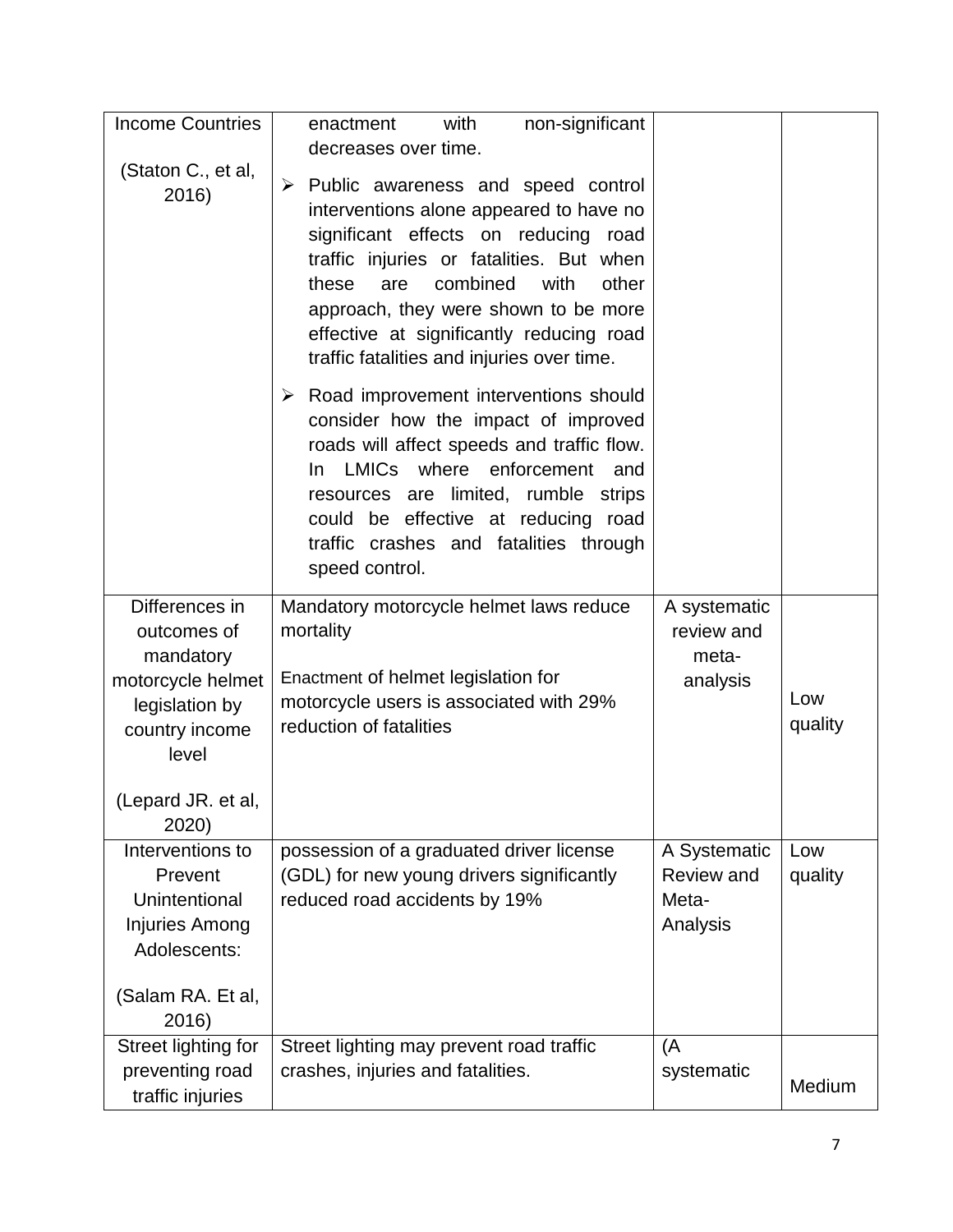| (Beyer and Ker, | Review) | Quality |
|-----------------|---------|---------|
| 2009)           |         |         |

In addition, WHO developed an evidence based road safety strategy called **Save LIVES** to be implemented to support the achievement of SDG targets. The components of **Save LIVES** are **S**peed management, **L**eadership on road safety, **I**nfrastructure design and improvement, **V**ehicle safety standards, **E**nforcement of traffic laws and **S**urvival after a crash as presented in the below table (WHO, 2017). See Table 2 below for details.

#### **Table 2: WHO recommendations on road safety**

| <b>Recommendation</b>                            | <b>Detail explanation</b>                                                                                                                                                                                                      |
|--------------------------------------------------|--------------------------------------------------------------------------------------------------------------------------------------------------------------------------------------------------------------------------------|
| $\mathbf{S}^{\text{ave}}$<br>Speed<br>Management | Develop and enforce speed management law at all level<br>$\checkmark$ Build or modify roads which calm traffic, e.g.<br>roundabouts, road narrowing, speed bumps, chicanes<br>and rumble strips                                |
| L Leadership on<br>road safety                   | $\checkmark$ Create and fund body that manage, develop, monitor and<br>evaluate road safety strategy<br>$\checkmark$ Awareness creation through campaign and public                                                            |
| I Infrastructure<br>design and<br>improvement    | $\checkmark$ Create safe infrastructure for all road users, sidewalks,<br>safe crossings, refuges, overpasses and underpasses<br>separate line for motors and bicycles, provide better and<br>safer rout for public transport. |
| $V$ Vehicle safety<br>standard                   | $\checkmark$ Develop and enforce vehicle safety standard like seat-<br>belts, frontal impact, side impact, electronic stability<br>control, pedestrian protection, and ISOFIX child restraint<br>points                        |
| E Enforcement of<br>traffic law                  | $\checkmark$ Create and enforce law related to drinking and driving,<br>motorcycle helmets, seat-belts, and child restraints                                                                                                   |
| <b>S</b> Survival after a<br>crash               | $\checkmark$ Establish integrated pre-hospital and facility base<br>emergency care                                                                                                                                             |
|                                                  | Train those who are responsible for the care                                                                                                                                                                                   |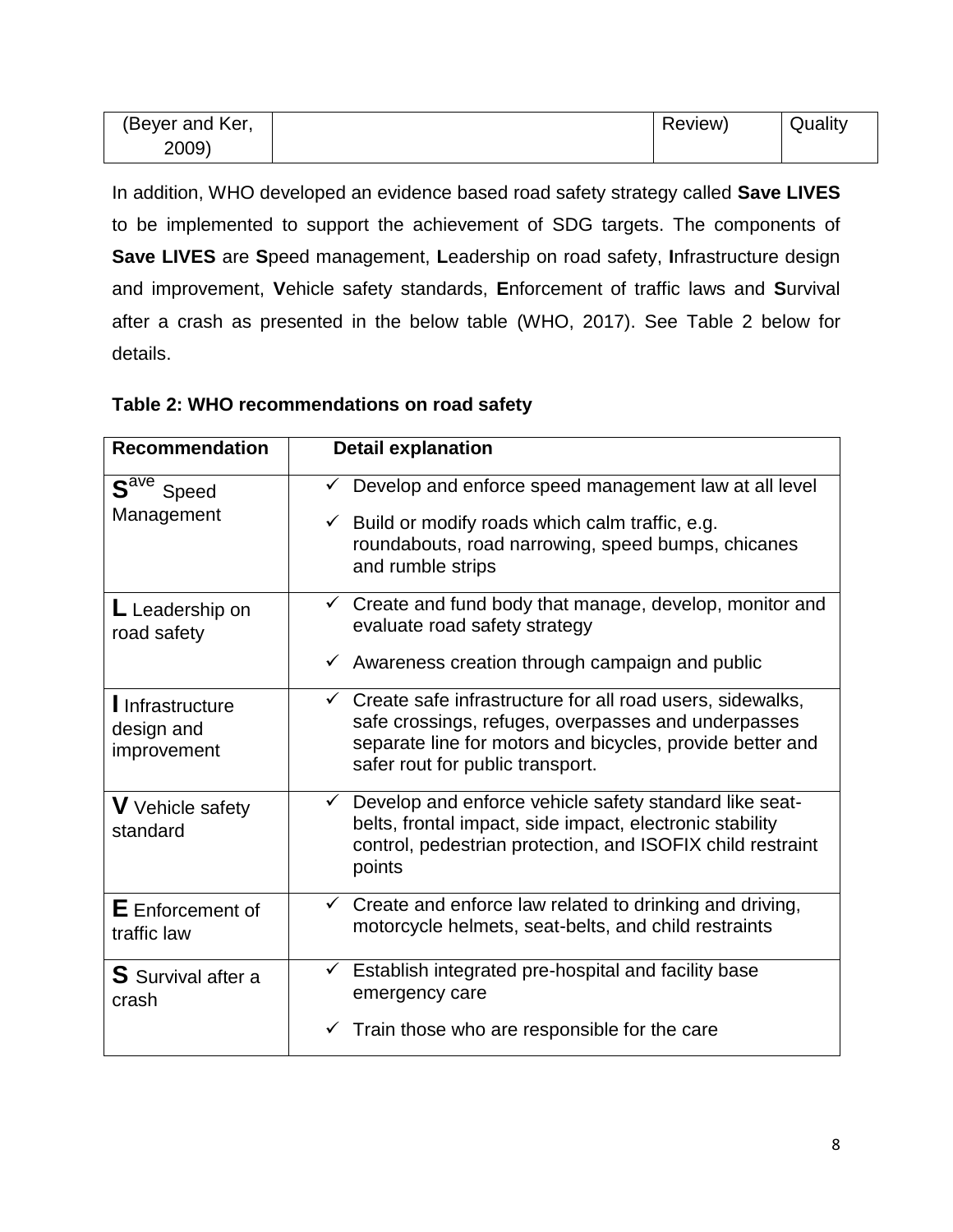#### **The summary was prepared by:**

 $\circ$  Tesfaye Dagne<sup>1\*</sup>, Dagmawit Solomon<sup>1</sup>, Firmaye Bogale<sup>1</sup>, Samson Mideksa<sup>1</sup>, Desalegn Ararso<sup>1</sup>, Ermias Woldie<sup>1</sup>, Tsegaye Getachew<sup>1</sup>, Sabit Ababor<sup>1</sup>, Zelalem Kebede<sup>1</sup>, Yosef Gebreyohannes<sup>1</sup>, Mamuye Hadis<sup>1</sup>

 $1$  Knowledge Translation Directorate, Ethiopian Public Health Institute, Addis Ababa, Ethiopia

<sup>1\*</sup> Corresponding Author: email: tesfavedagne6@gmail.com: Phone No: +251913447032

#### **Contribution of Authors**

o All authors equally contribute to the development of the rapid evidence brief.

#### **Conflict of interest**

o There is no conflict of interest.

#### **Acknowledgement**

This evidence summary was prepared with support from the Partnership for Evidence and Equity in Responsive Social Systems (PEERSS). PEERSS is funded by IDRC and Hewlett Foundation (Grant agreement number 109021-007). The funders did not have a role in drafting, revising, or approving the content of the evidence brief. So, we would like to thank PEERSS for the support.

### **Suggested Citation:**

Tesfaye D, Dagmawit S, Firmaye B, Samson M, Dessalegn A, Ermias W, Tsegaye G, Sabit A, Zelalem K, Yosef G, Mamuye H. Reducing Road Traffic Accident: A Rapid Evidence Synthesis. Ethiopia: Ethiopian Public Health Institute, February 2022.